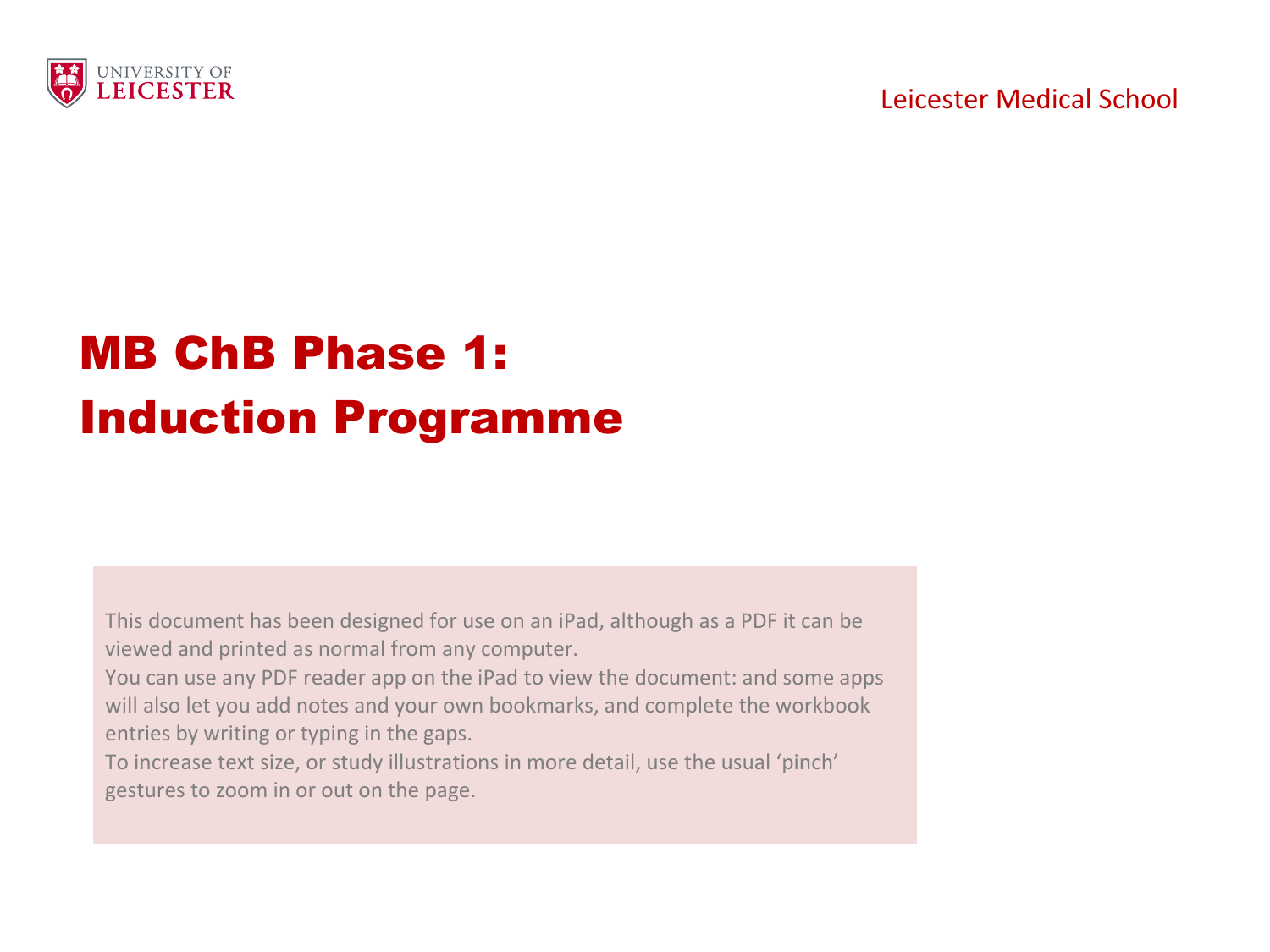

## Leicester Medical School

#### **Staff**

Clinical Teaching Fellows

Dr Sarah Curtin Dr Christopher Martin Dr Irene Edem-Darty Dr Deborah Mitcheson Dr Abdul-Rahman Gomaa Dr Asad Younis Dr Emily Hancock

Dr Kirsty Bates **Dr Danielle James-Gayle** Dr Hannah Bonfield Dr Nasif (Muhammad) Mahmood

Plus Mrs Terese Bird

#### Blackboard

Blackboard, the Virtual Learning Environment is available here: <https://blackboard.le.ac.uk/>

Material relating to the Induction Programme will be available in the Induction tab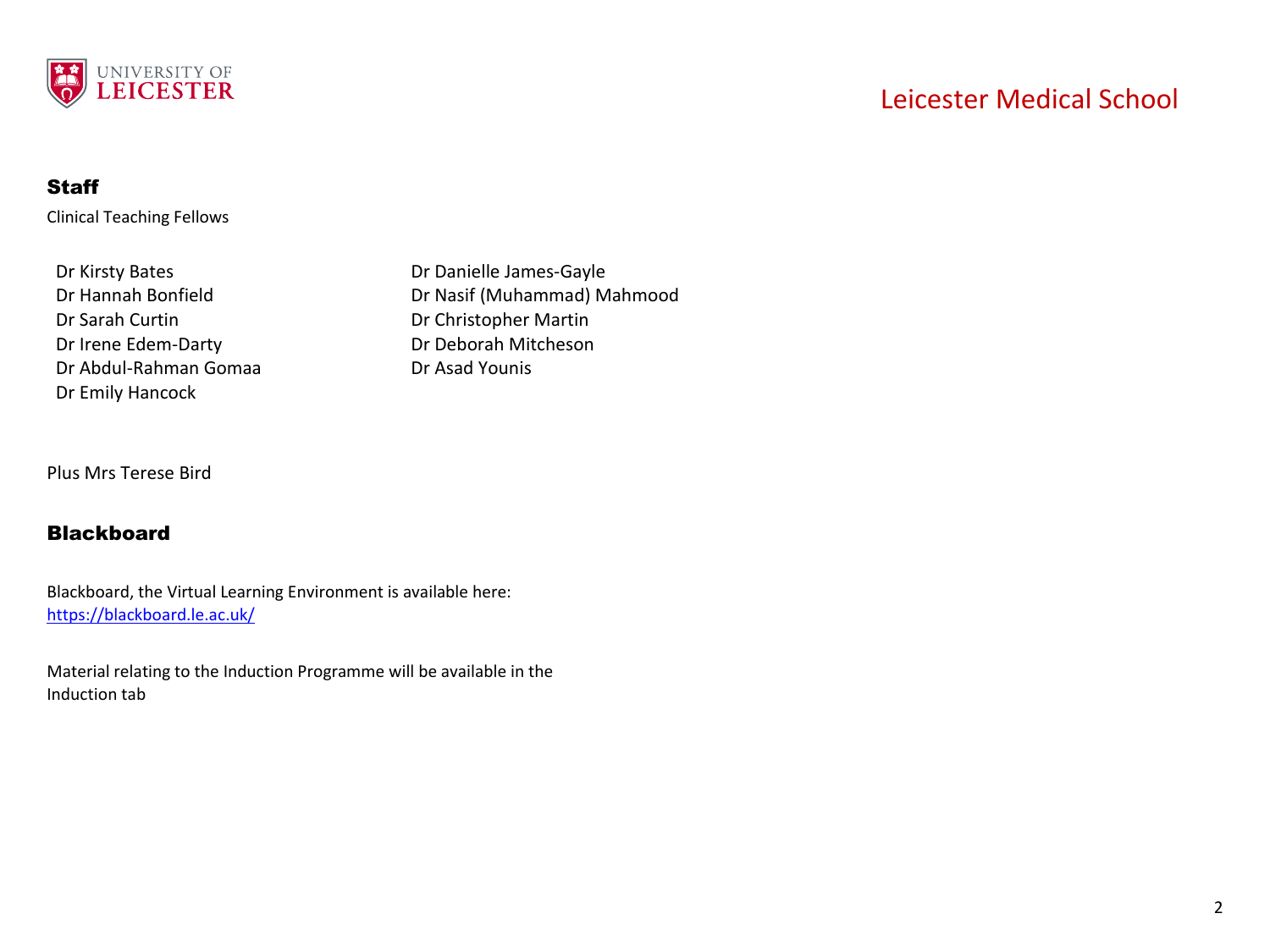

## Session Tuesday 19th September 2017

#### **Introduction to Precision Learning**

#### Aim

The aims of this session are to:

- Establish your Phase 1 Groups as a team
- Exploration of learning styles preferences
- Orientation to the use of your iPad to support learning

#### Structure of the Session

Welcome and Introductions Learning styles research Discussion

#### Learning Outcomes

By the end of this session you should be able to:

- Describe your preferred learning style(s)
- Outline learning techniques to optimise your learning efficiency
- Demonstrate familiarity with basic use of iPad and accessing digital resources

## Leicester Medical School

### Learning about Learning

## *Learning Styles*

A variety of models exist to describe the ways in which we learn. Understanding this allows us to make use of techniques and approaches that maximise the efficiency of our learning efforts.

1. What is the Kolb Learning Cycle? (you could add a diagram that you find in your research)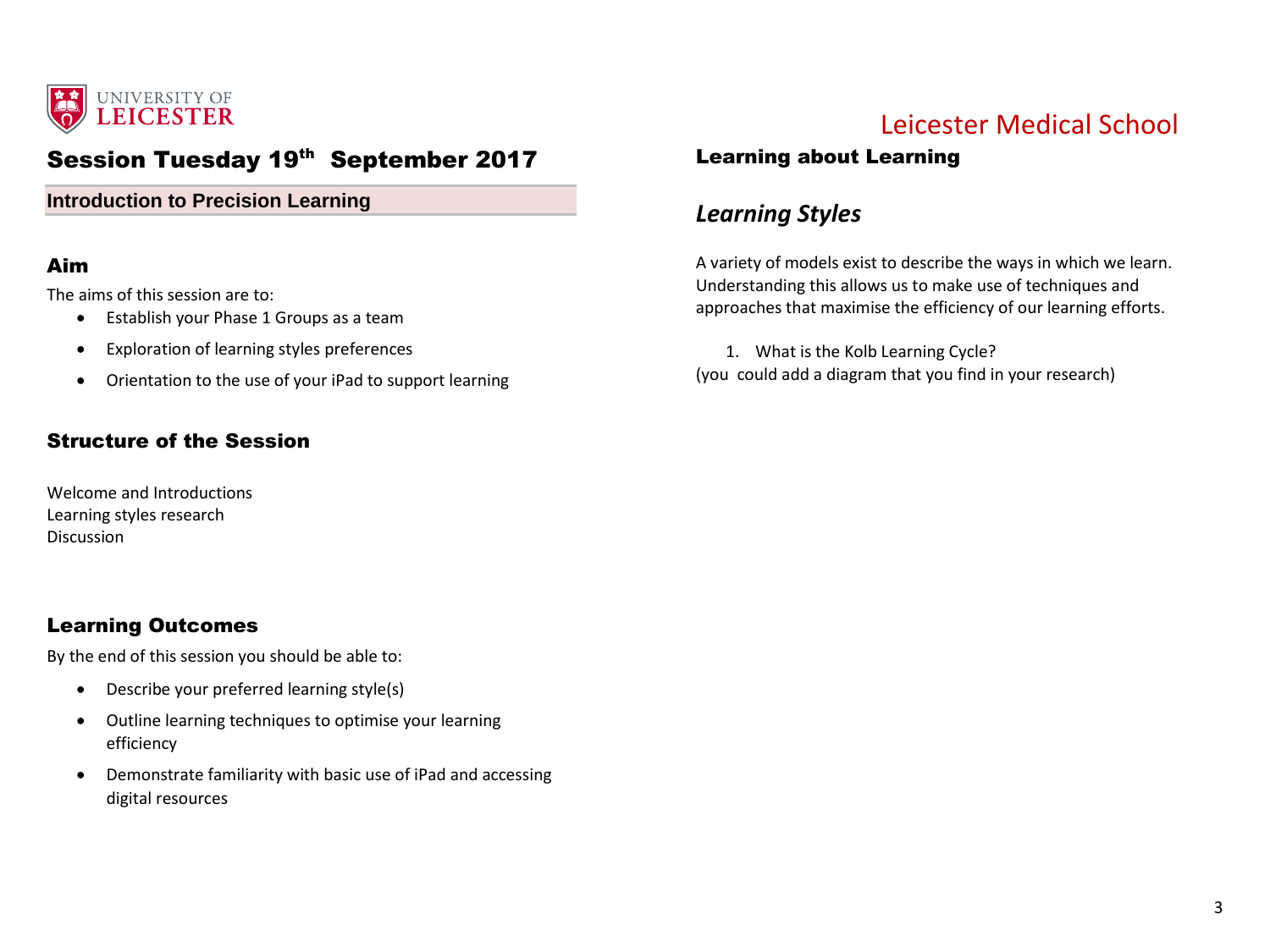

2. Give two examples of an activity to help at each of the four stages of the cycle

## Leicester Medical School

3. what might be the advantages of appreciation of this model

4. What might be the limitations to this model?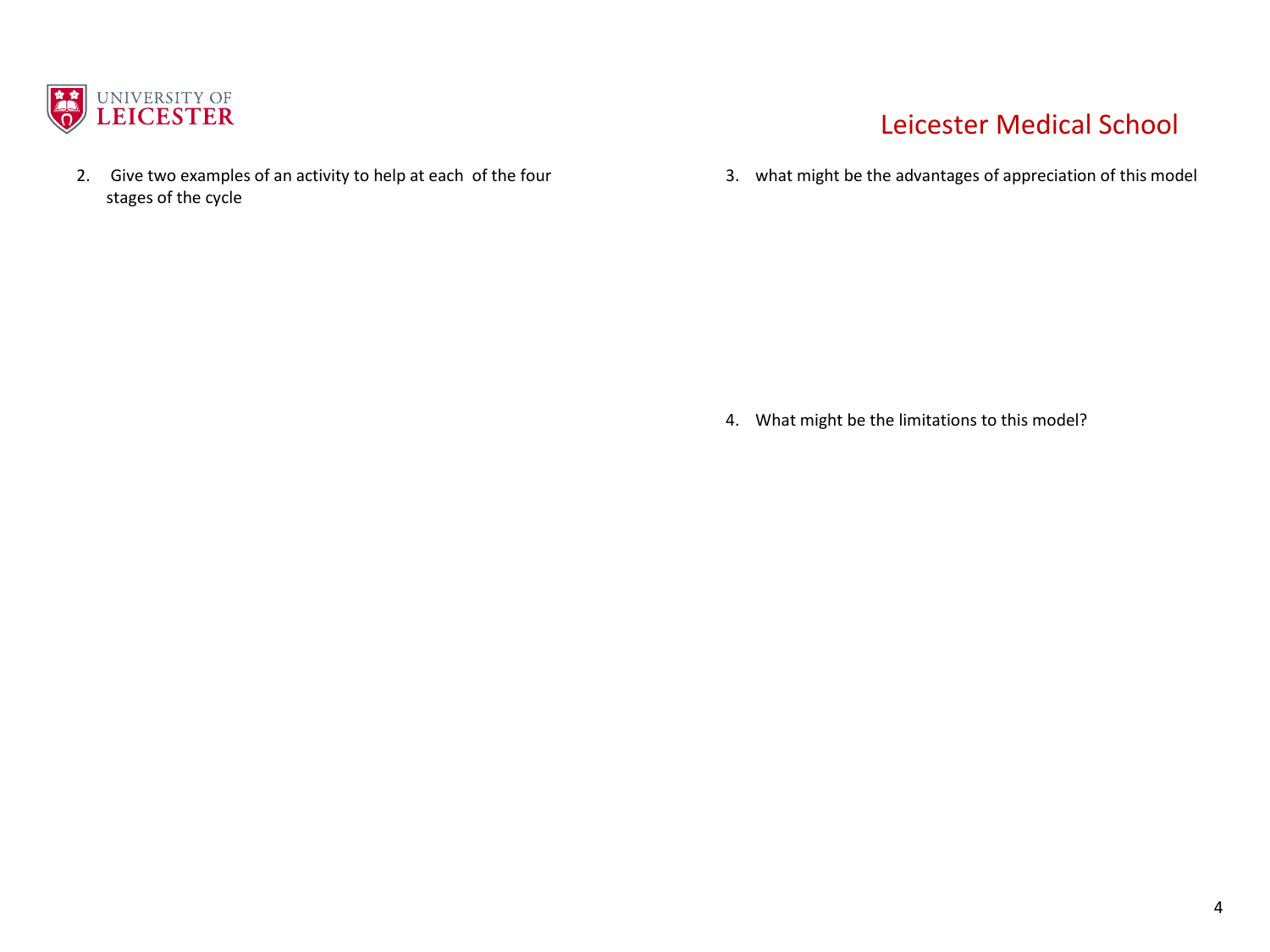

5. Outline how the work of Honey and Mumford description of learning styles developed the work done by Kolb and list the styles described.

## Leicester Medical School

8. Think of a recent learning event. How was the material presented? What elements made it (i) effective for you and (ii) what made it ineffectual / more challenging to engage with.

6. List the traits associated with each learning style

7. Think about how you learn. Are these styles fixed? Do you only ever use one style?

In addition to learning style preferences, learning modality preferences have been described. As individuals in your group, take this short questionnaire here:<http://vark-learn.com/the-vark-questionnaire/>

9. How does this align with what your VARK modality preference describes

10. Now as a group share your learning modality preferences. What spread of styles are present?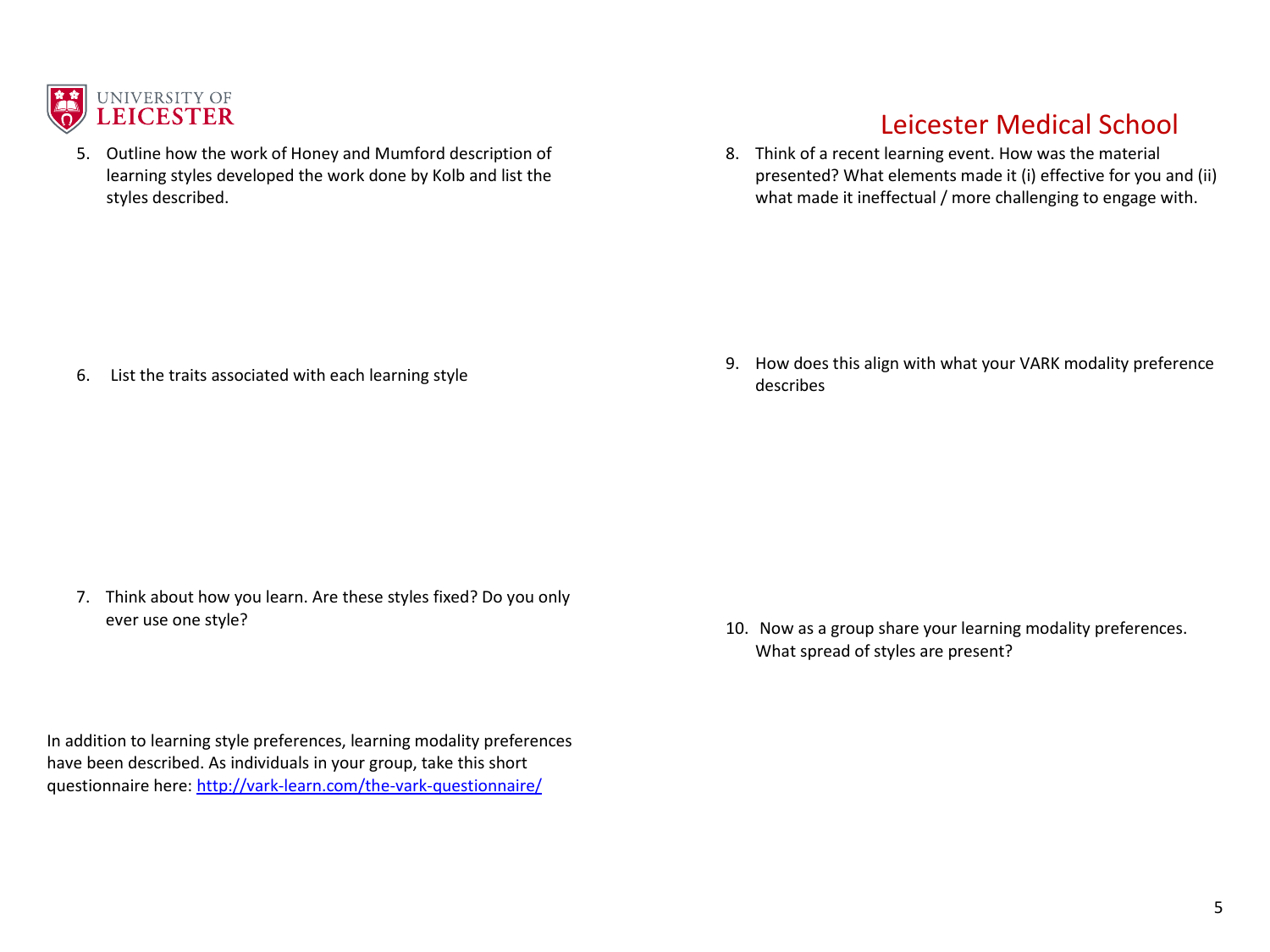

11. What are the benefits to the way in which the Group will work?

## Leicester Medical School

12. Are there any risks? If so how might this be managed?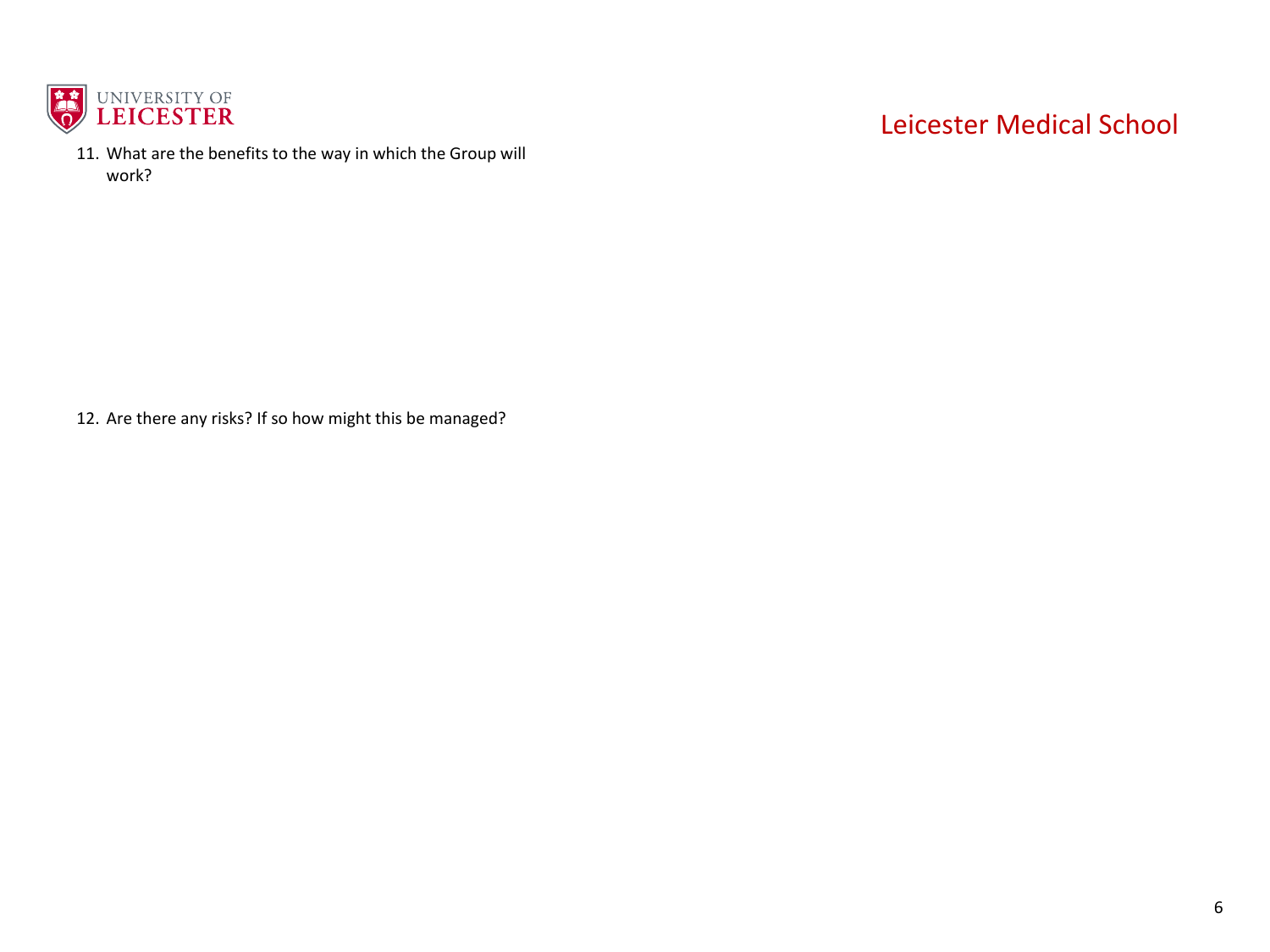

#### Follow up work.

If you are interested in knowing more about your learning styles preferences rather than your learning modality preferences, you can complete the following questionnaire (Honey & Mumford Learning Styles) in your own time.

#### *Honey and Mumford Learning Styles Questionnaire*

This questionnaire is designed to find out your preferred learning style(s). Over the years you have probably developed learning "habits" that help you benefit more from some experiences than from others. Since you are probably unaware of this, this questionnaire will help you pinpoint your learning preferences so that you are in a better position to select learning experiences that suit your style and having a greater understanding of those that suit the style of others.

There is no time limit to this questionnaire. It will probably take you 10-15 minutes. The accuracy of the results depends on how honest you can be. There are no right or wrong answers.

**If you agree more than you disagree with a statement put a tick by it.**

**If you disagree more than you agree put a cross by it.**

**Be sure to mark each item with either a tick or cross.**

|     | I have strong beliefs about what is right and wrong, good<br>and bad.                                                |
|-----|----------------------------------------------------------------------------------------------------------------------|
|     | I often act without considering the possible consequences                                                            |
|     | I tend to solve problems using a step-by-step approach                                                               |
| ┓   | I believe that formal procedures and policies restrict people                                                        |
|     | I have a reputation for saying what I think, simply and<br>directly                                                  |
|     | I often find that actions based on feelings are as sound as<br>those based on careful thought and analysis           |
|     | I like the sort of work where I have time for thorough<br>preparation and implementation                             |
|     | I regularly question people about their basic assumptions                                                            |
| П   | What matters most is whether something works in practice                                                             |
| ┐   | I actively seek out new experiences                                                                                  |
| ┓   | When I hear about a new idea or approach I immediately<br>start working out how to apply it in practice              |
| - 1 | I am keen on self discipline such as watching my diet, taking<br>regular exercise, sticking to a fixed routine, etc. |
|     | I take pride in doing a thorough job                                                                                 |
|     | I get on best with logical, analytical people and less well with<br>spontaneous, "irrational"                        |
|     | I take care over the interpretation of data available to me<br>and avoid jumping to conclusions                      |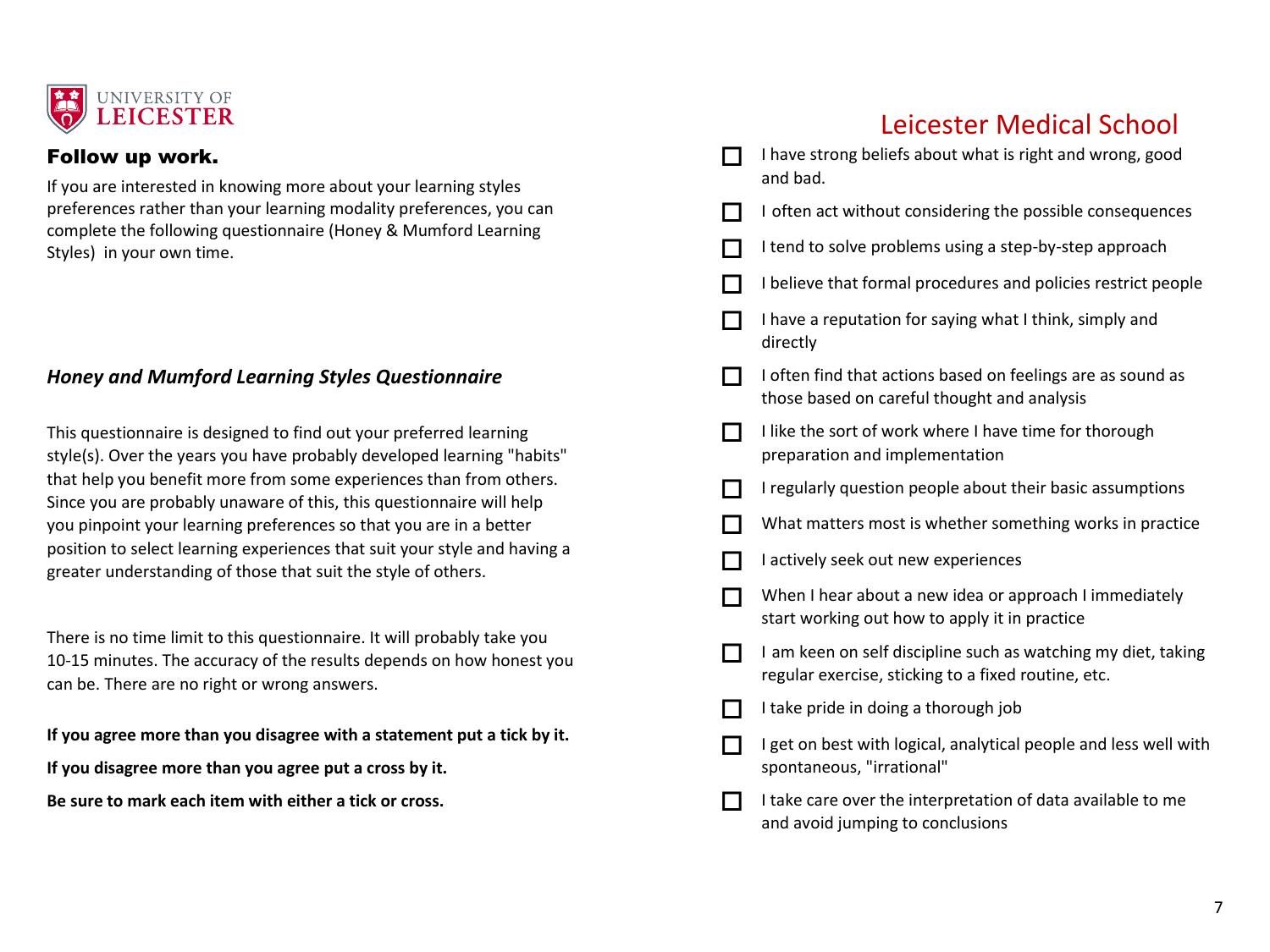

## I like to reach a decision carefully after weighing up many alternatives

- $\Box$  I'm attracted more to novel, unusual ideas than to practical ones
- $\Box$  I don't like disorganised things and prefer to fit things into a coherent pattern
- $\Box$  I accept and stick to laid down procedures and policies so long as I regard them as an efficient way of getting the job done
- I like to relate my actions to a general principle
- In discussions I like to get straight to the point
- $\Box$  1 tend to have distant, rather formal relationships with people at work
- $\Box$  I thrive on the challenge of tackling something new and different
- $\Box$  I enjoy fun-loving, spontaneous people
- $\Box$  I pay meticulous attention to detail before coming to a conclusion
- $\Box$  I find it difficult to produce ideas on impulse
- $\Box$  I believe in coming to the point immediately
- $\Box$  I am careful not to jump to conclusions too quickly
- $\Box$  I prefer to have as many resources of information as possible the more data to think over the better

|                             | Flippant people who don't take things seriously enough usually<br>irritate me                                                 |
|-----------------------------|-------------------------------------------------------------------------------------------------------------------------------|
| $\mathcal{L}_{\mathcal{A}}$ | I listen to other people's points of view before putting my own<br>forward                                                    |
|                             | I tend to be open about how I'm feeling                                                                                       |
|                             | In discussions I enjoy watching the manoeuvrings of the other<br>participants                                                 |
|                             | I prefer to respond to events on a spontaneous, flexible basis<br>rather than plan things out in advance                      |
| $\mathcal{L}$               | I tend to be attracted to techniques such as network analysis,<br>flow charts, branching programs, contingency planning, etc. |
|                             | It worries me if I have to rush out a piece of work to meet a<br>tight deadline                                               |
|                             | I tend to judge people's ideas on their practical merits                                                                      |
|                             | Quiet, thoughtful people tend to make me feel uneasy                                                                          |
|                             | I often get irritated by people who want to rush things                                                                       |
| $\mathcal{L}_{\mathcal{A}}$ | It is more important to enjoy the present moment than to think<br>about the past or future                                    |
| $\mathcal{L}$               | I think that decisions based on a thorough analysis of all the<br>information are sounder than those based on intuition       |
|                             | I tend to be a perfectionist                                                                                                  |
|                             | In discussions I usually produce lots of spontaneous ideas                                                                    |
|                             | In meetings I put forward practical realistic ideas                                                                           |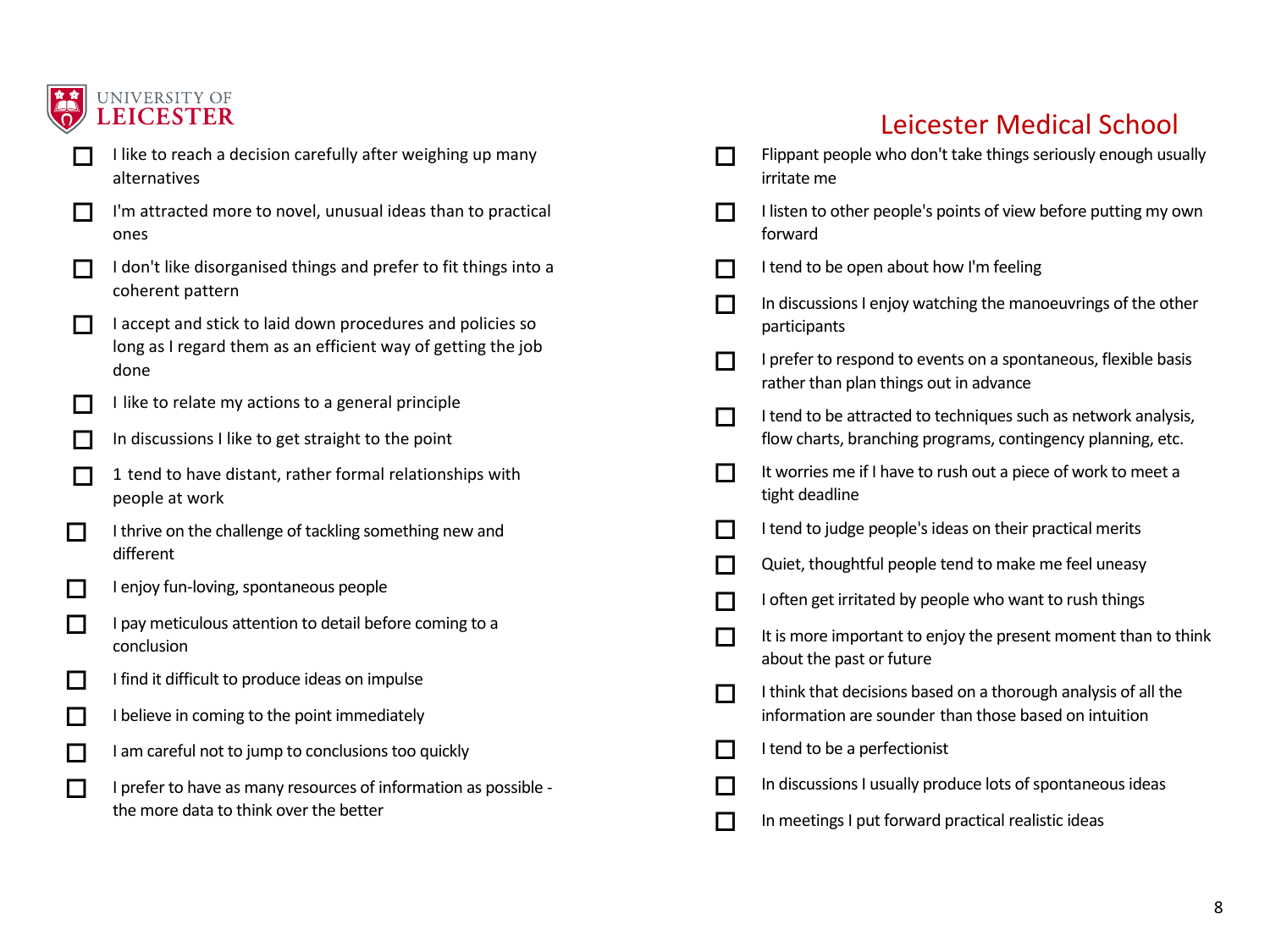

# UNIVERSITY OF LEICESTER

- More often than not, rules are there to be broken
- $\Box$  I prefer to stand back from a situation
- $\Box$  I can often see inconsistencies and weaknesses in other people's arguments
- $\Box$  On balance I talk more than I listen
- $\Box$  I can often see better, more practical ways to get things done
- I think written reports should be short and to the point
- $\Box$  I believe that rational, logical thinking should win the day
- $\Box$  I tend to discuss specific things with people rather than engaging in social discussion
- $\Box$  I like people who approach things realistically rather than theoretically
- $\Box$  In discussions I get impatient with irrelevancies and digressions
- If I have a report to write I tend to produce lots of drafts before settling on the final version
- $\Box$  1 am keen to try things out to see if they work in practice
- $\Box$  I am keen to reach answers via a logical approach
- $\Box$  I enjoy being the one that talks a lot
- In discussions I often find I am the realist, keeping people to the point and avoiding wild speculations
- $\Box$  I like to ponder many alternatives before making up my mind

| $\Box$ | In discussions with people I often find I am the most<br>dispassionate and objective                        |
|--------|-------------------------------------------------------------------------------------------------------------|
|        | In discussions I'm more likely to adopt a "low profile" than to<br>take the lead and do most of the talking |
|        | I like to be able to relate current actions to a longer term bigger<br>picture                              |
|        | 64. When things go wrong I am happy to shrug it off and "put it<br>down to experience"                      |
|        | I tend to reject wild, spontaneous ideas as being impractical                                               |
|        | It's best to think carefully before taking action                                                           |
|        | On balance I do the listening rather than the talking                                                       |
| $\Box$ | I tend to be tough on people who find it difficult to adopt a<br>logical approach                           |
| $\Box$ | Most times I believe the end justifies the means                                                            |
| $\Box$ | 70. I don't mind hurting people's feelings so long as the job gets<br>done                                  |
| П      | 71. I find the formality of having specific objectives and plans<br>stifling                                |
| $\Box$ | 72. I'm usually one of the people who puts life into a party                                                |
| $\Box$ | 73. I do whatever is expedient to get the job done                                                          |
|        | 74. I quickly get bored with methodical, detailed work                                                      |
| $\Box$ | 75. I am keen on exploring the basic assumptions, principles<br>and theories underpinning things and events |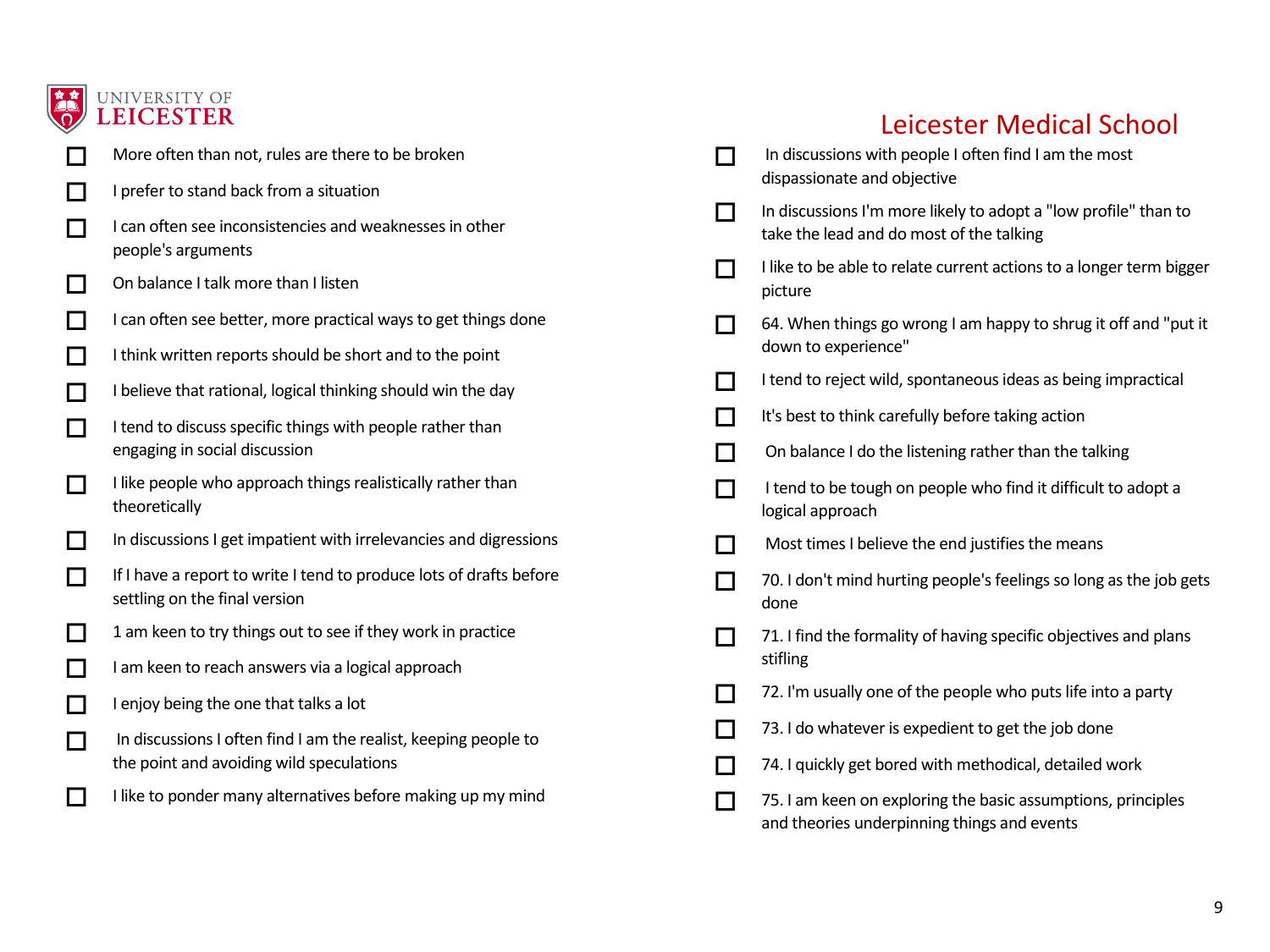

76. I'm always interested to find out what people think

|                                                                                                                                                                                                                                                                                                                                                                        | 77. I like meetings to be run on methodical lines, sticking to laid | $\overline{2}$ | $\overline{7}$ |          | 5        |
|------------------------------------------------------------------------------------------------------------------------------------------------------------------------------------------------------------------------------------------------------------------------------------------------------------------------------------------------------------------------|---------------------------------------------------------------------|----------------|----------------|----------|----------|
|                                                                                                                                                                                                                                                                                                                                                                        | down agenda, etc.                                                   | 4              | 13             | 3        | 9        |
|                                                                                                                                                                                                                                                                                                                                                                        | 78. I steer clear of subjective or ambiguous topics                 | 6              | 15             | 8        | 11       |
|                                                                                                                                                                                                                                                                                                                                                                        | 79.I enjoy the drama and excitement of a crisis situation           | 10             | 16             | 12       | 19       |
|                                                                                                                                                                                                                                                                                                                                                                        | 80. People often find me insensitive to their feelings              | 17             | 25             | 14       | 21       |
|                                                                                                                                                                                                                                                                                                                                                                        |                                                                     | 23             | 28             | 18       | 27       |
|                                                                                                                                                                                                                                                                                                                                                                        |                                                                     | 24             | 29             | 20       | 35       |
| <b>Scoring And Interpreting The Learning Styles</b><br>Questionnaire<br>The Questionnaire is scored by awarding one point for each ticked<br>item. There are no points for crossed items. Simply indicate on the lists<br>below which items were ticked by circling the appropriate question<br>number.<br>A: Activist<br>R: Reflector<br>T: Theorist<br>P: Pragmatist |                                                                     | 32             | 31             | 22       | 37       |
|                                                                                                                                                                                                                                                                                                                                                                        |                                                                     | 34             | 33             | 26       | 44       |
|                                                                                                                                                                                                                                                                                                                                                                        |                                                                     | 38             | 36             | 30       | 49       |
|                                                                                                                                                                                                                                                                                                                                                                        |                                                                     | 40             | 39             | 42       | 50       |
|                                                                                                                                                                                                                                                                                                                                                                        |                                                                     | 43             | 41             | 47       | 53       |
|                                                                                                                                                                                                                                                                                                                                                                        |                                                                     | 45             | 46             | 51       | 54       |
|                                                                                                                                                                                                                                                                                                                                                                        |                                                                     | 48             | 52             | 57       | 56       |
|                                                                                                                                                                                                                                                                                                                                                                        |                                                                     | 58<br>64       | 55<br>60       | 61<br>63 | 59<br>65 |
|                                                                                                                                                                                                                                                                                                                                                                        |                                                                     |                |                |          |          |
|                                                                                                                                                                                                                                                                                                                                                                        |                                                                     | 72             | 66             | 75       | 70       |
|                                                                                                                                                                                                                                                                                                                                                                        |                                                                     |                |                | 74       | 67       |
|                                                                                                                                                                                                                                                                                                                                                                        |                                                                     | 79             | 76             | 78       | 80       |